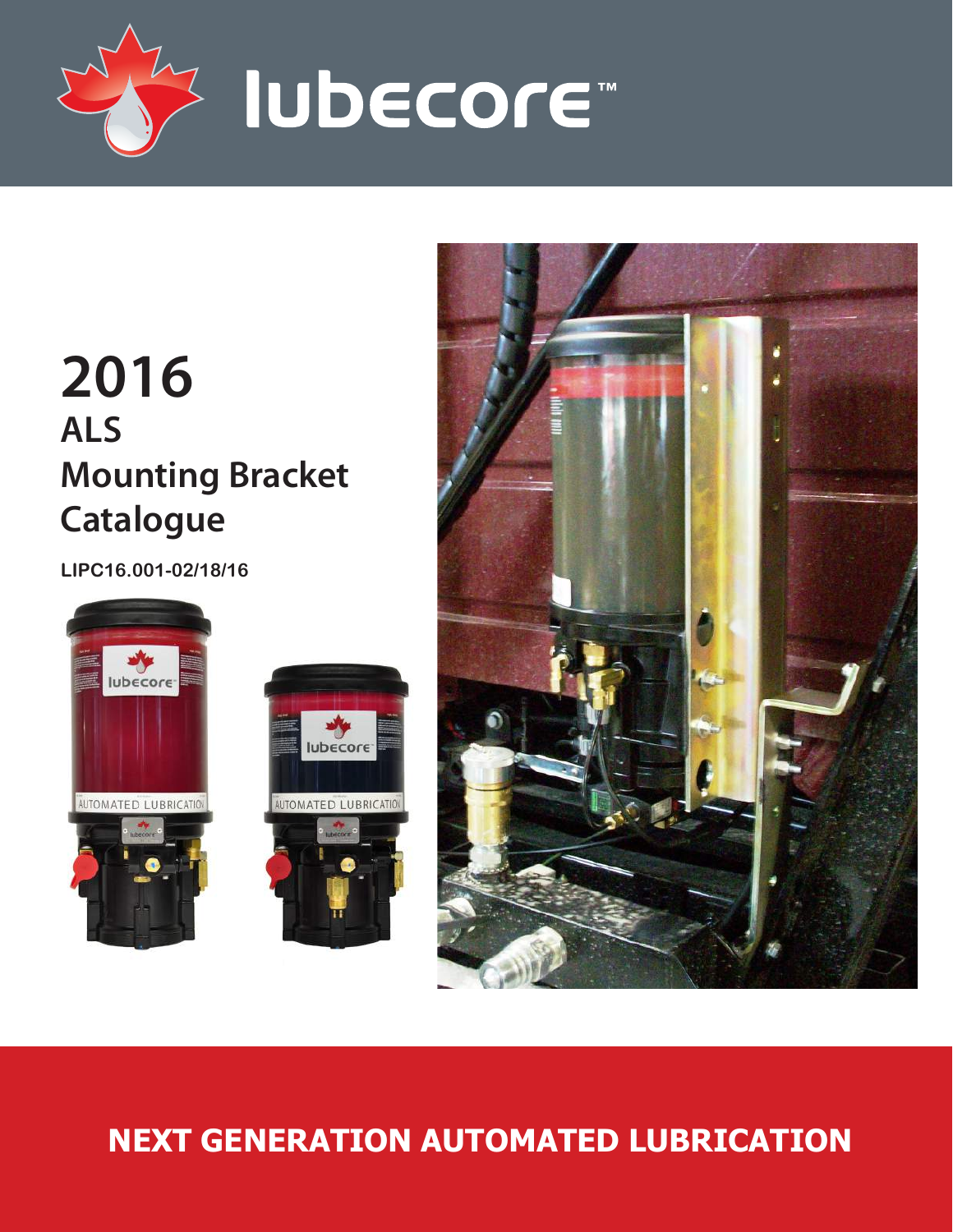

# **Document Information**

Title: Parts Manual Automated Lubrication Systems File ref: Lubecore\_PC\_001 Revision: 00 Publication date: January 2016

Revisions:

All rights reserved. No part of this publication may be copied and/or published by any means without obtaining prior written permission from Lubecore™. Due to continuous product development and improvement Lubecore reserves the right to update parts at any time, the contents of this manual may also be changed without prior notice. This manual applies to the standard version of the product. Lubecore cannot accept liability for any damage arising from the use of this publication. Please contact Lubecore in case of any questions related to the revision of, required service, repairs and or maintenance as described in this publication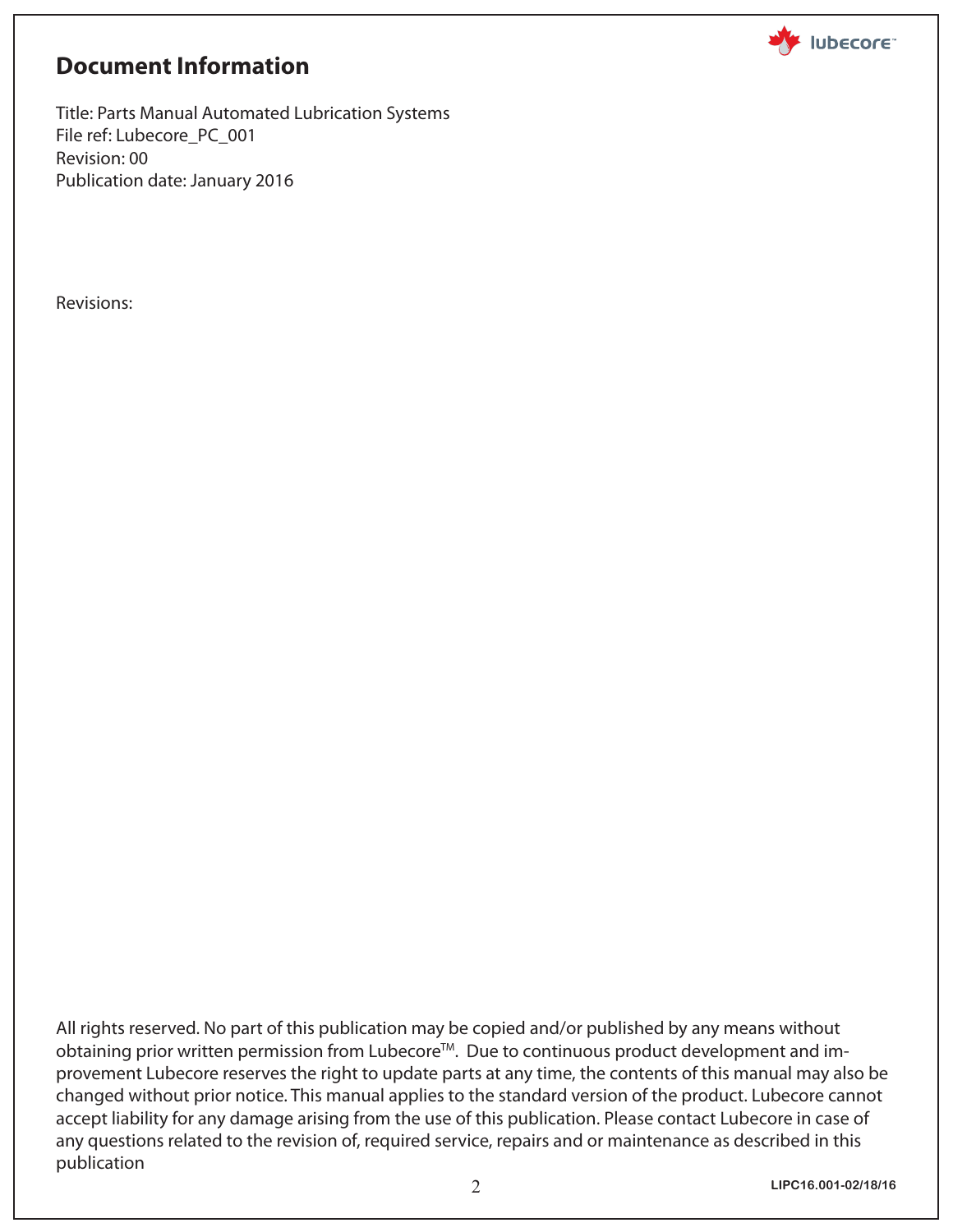## **Contents Manual**



- 1 DOCUMENT INFORMATION & DISCLAIMER
- 2 4 PRIMARY PUMP MOUNTING BRACKETS
- 5 SECONDARY PUMP MOUNTING BRACKETS
- 6 7 MANIFOLD, DISTRIBUTOR & LINING BRACKETS
- 8 SYSTEM CONTROL MOUNTING BRACKETS
- 9 PUMP, LINE, TUBING & DISTRIBUTOR PROTECTION
- 10 MOUNTING SPACERS & SPECIALITY BRACKETS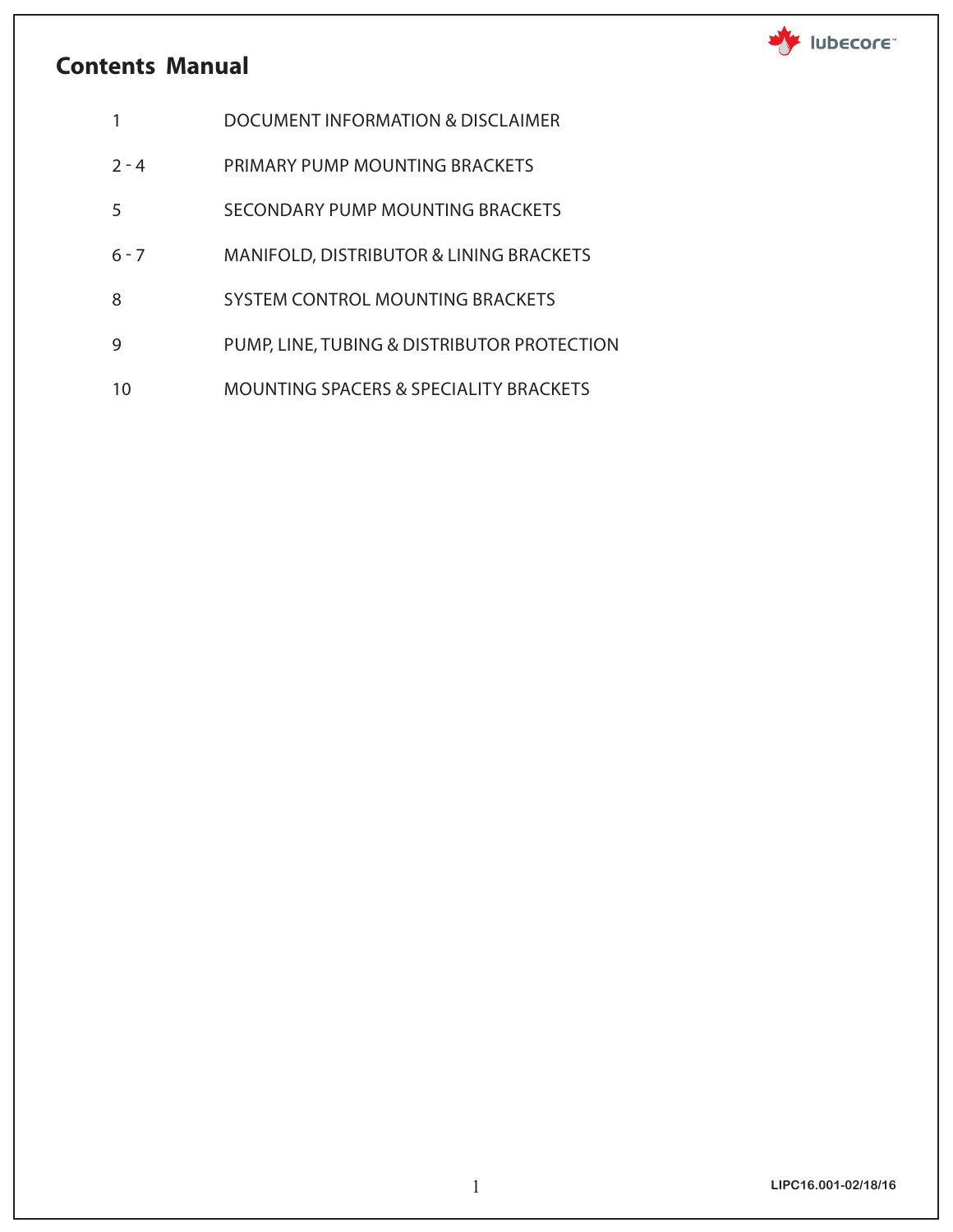

#### **MOUNTING SYSTEMS: PRIMARY PUMP MOUNTING BRACKETS**

| Part#  | <b>Description</b>                                 | <b>Usage</b>                                                           |
|--------|----------------------------------------------------|------------------------------------------------------------------------|
| 40.004 | Universal Pump Mounting Bracket*                   |                                                                        |
| 40.001 | 4 Kg - Mounting Bracket *                          |                                                                        |
| 40.000 | 6 Kg - Mounting Bracket *                          |                                                                        |
| 40.015 | Long Pump Mounting Bracket*                        | Ottawa Shunt Truck                                                     |
| 40.027 | <b>Pneumatic Pump Backing Plate</b>                | Pump Mounting To A Steel Tool or Util-<br>ity Box                      |
| 40.101 | <b>Pneumatic Pump Backing Plate</b>                | Pump Mounting To An Alumiunm Tool<br>or Utiliy Box                     |
| 40.083 | Pneumatic/Hydraulic/Spyder MKII                    |                                                                        |
| 40.084 | <b>Support Post</b>                                | <b>Outter Frame Mounting System</b>                                    |
| 54.624 | 2 x 2 Post Pump Mount *                            |                                                                        |
| 40.073 | 2" Offset Mount *                                  | <b>Kenworth Offset Cab</b>                                             |
| 40.100 | Spyder - Deck Mount Short *                        |                                                                        |
| 40.087 | Spyder - Deck Mount Long *                         |                                                                        |
| 40.072 | 2" Offset, Long *                                  |                                                                        |
| 40.094 | Wide Mounting Bracket *                            | <b>TICO Shunt Truck</b>                                                |
|        |                                                    |                                                                        |
| 40.052 | Spyder/MLP Mounting Bracket -<br>LH 1/4" - 304 SS  |                                                                        |
| 40.053 | Spyder/MLP Mounting Bracket - RH 1/4" - 304 SS     |                                                                        |
| 10.187 | Spyder, Bracket Kit, 6 mm                          | <b>Complete Kit</b>                                                    |
|        |                                                    |                                                                        |
| 40.077 | Spyder 2KG PROG Mounting Bracket - LH 1/4" - 304SS |                                                                        |
| 40.078 | Spyder 2KG PROG Mounting Bracket - RH 1/4" - 304SS |                                                                        |
| 40.079 | Spyder 2KG PROG Deck Mounting Bracket -1/4" - 304  |                                                                        |
|        |                                                    |                                                                        |
| 40.051 | 2 Kg Flat Gear Pump Mounting Bracket               | <b>Can Be Used With All These</b><br><b>Mounting Brackets *</b>        |
| 40.061 | 2 Kg Electric Gear & MLP Pumps                     | In Cab Use                                                             |
| 40.080 | 2kg Gear Pump Mount                                | Elgin Pelican Vogel / Interlube Factory<br><b>Mounting Bracket</b>     |
|        |                                                    |                                                                        |
| 40.065 | Spyder Mounting Part (A)                           | Kenworth T800 Long Frame, Right Front<br><b>Spring Hanger Mounting</b> |
| 40.082 | Inside the Frame, Post Mount                       | <b>Inner Frame Mounting Adapter</b>                                    |
| 40.102 | <b>HD Spyder Mounting Plate</b>                    | John Deere 872 Grader                                                  |
| 40.211 | <b>Pump Elect EP2-Mounting Base</b>                |                                                                        |
| 40.048 | <b>Specialty Over Hang Bracket</b>                 |                                                                        |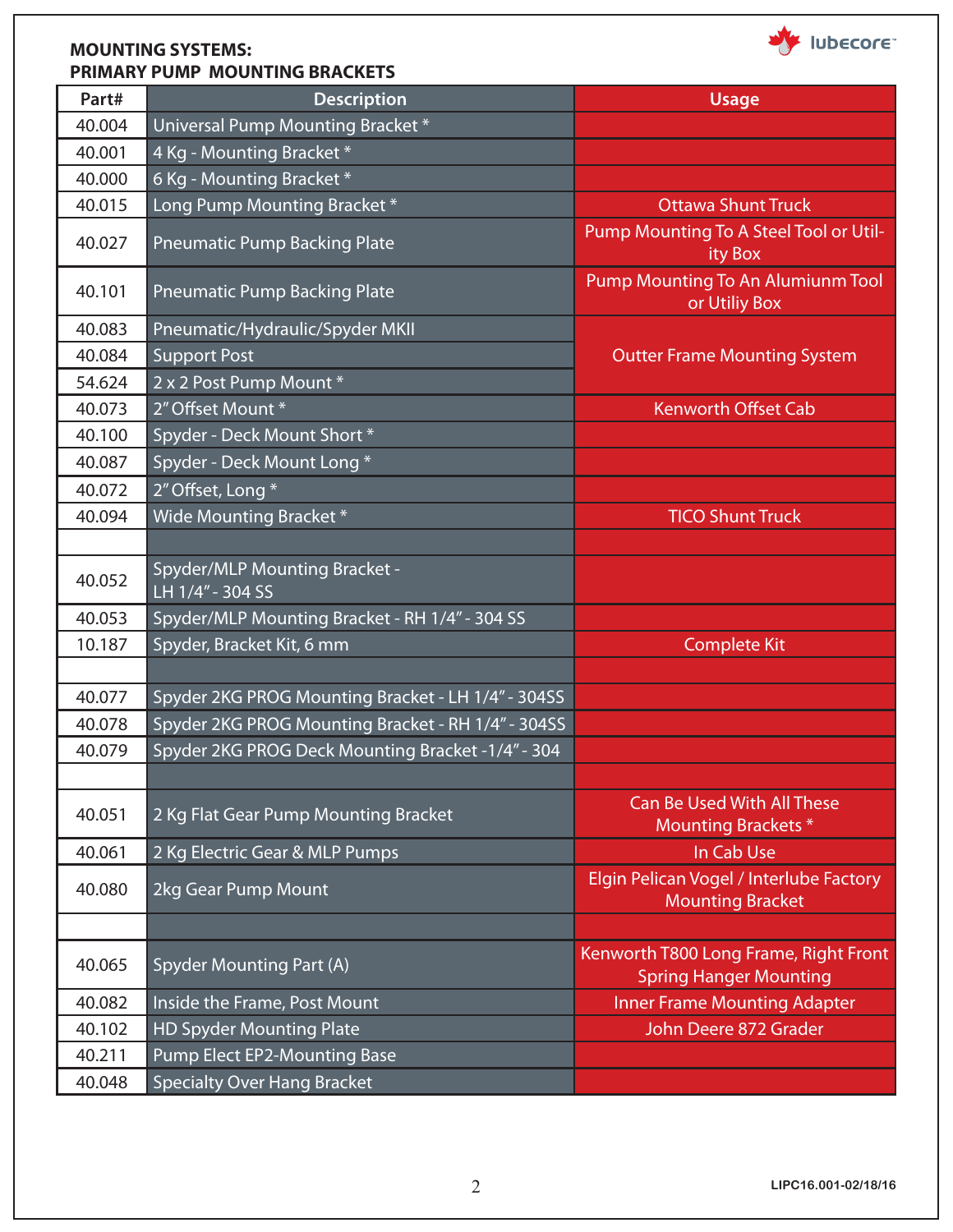#### **MOUNTING SYSTEMS: PRIMARY PUMP MOUNTING BRACKETS**



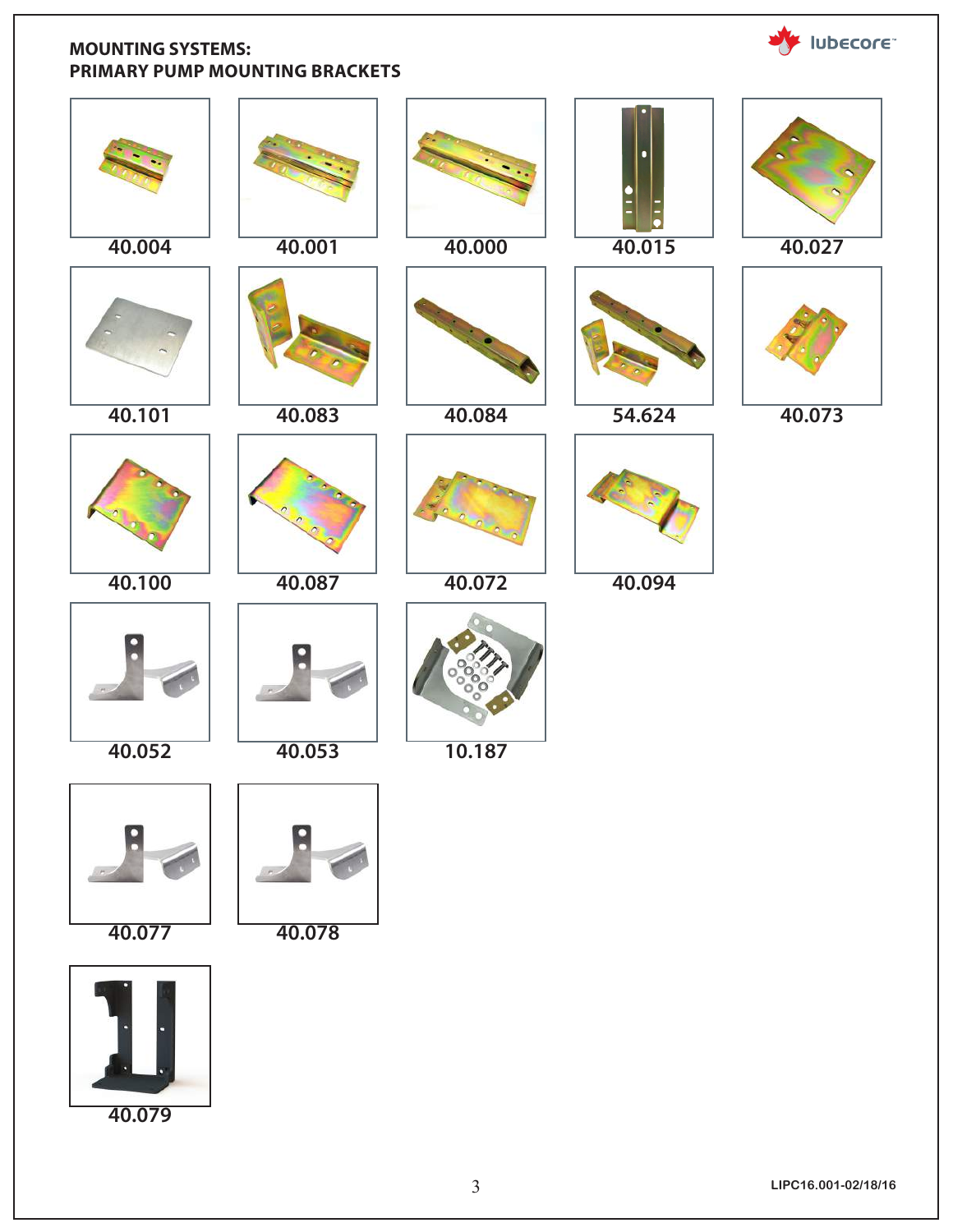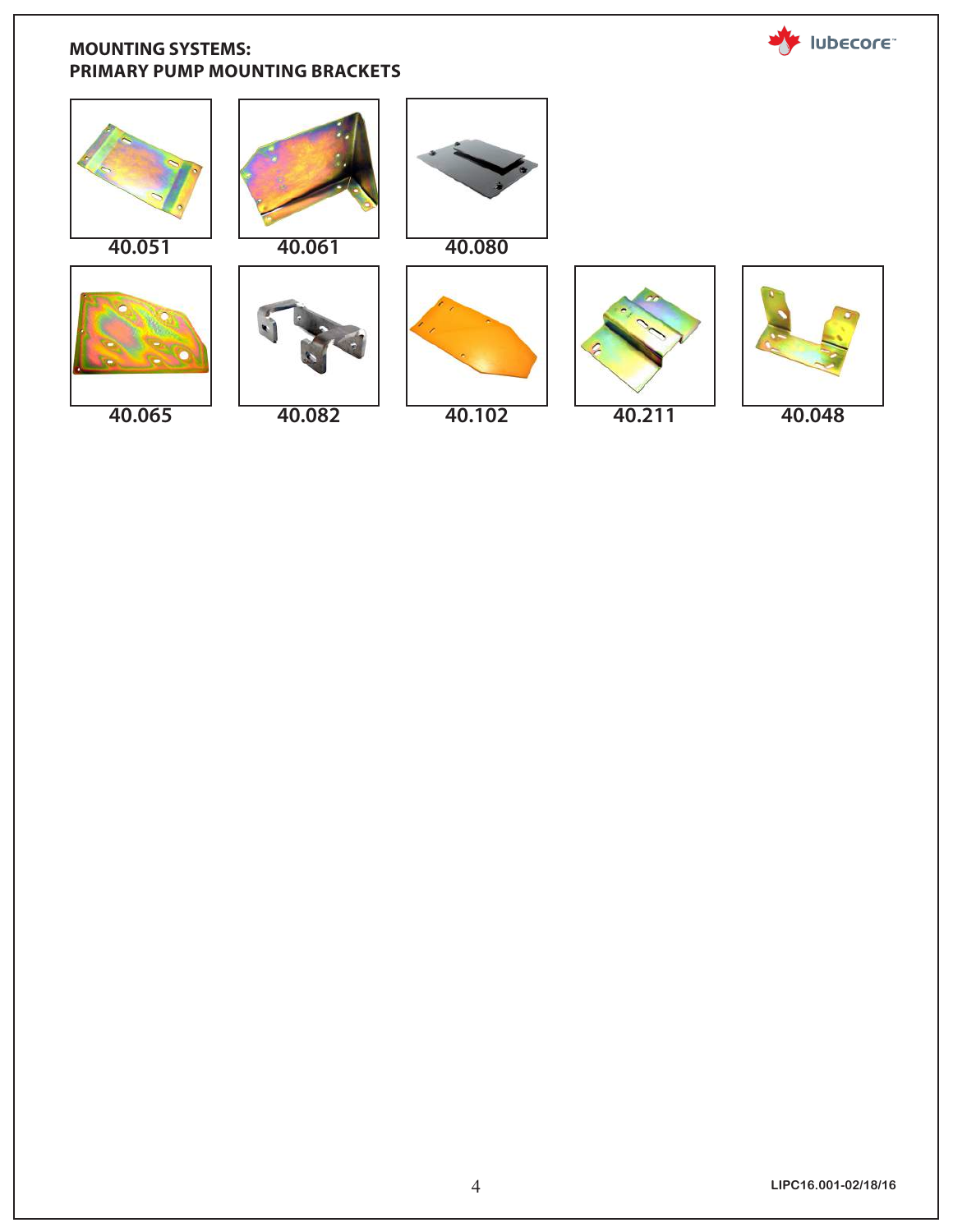#### **SYSTEM: MOUNTING, PROTECTION & ACCESSORIES SECONDARY PUMP MOUNTING BRACKETS**

| Part#  | <b>Description</b>                       | <b>Usage</b>                                                                                                                           |  |
|--------|------------------------------------------|----------------------------------------------------------------------------------------------------------------------------------------|--|
| 40.005 | Spacer Tube for 4kg & 6kg Pump 3 x 3 x 7 | "I" Beam Trailer Adapter                                                                                                               |  |
| 40.014 | <b>Exhaust Stack Mounting Adapter</b>    | $Volume +$                                                                                                                             |  |
| 40.076 | Exhaust Stack Mounting Clamp - 4 ID      | International                                                                                                                          |  |
| 40.200 | <b>Deck Mounting</b>                     | <b>Heavy Equipment, Hopper Trailers</b>                                                                                                |  |
| 40.212 | Confined Space Pump Mounting "U" Channel |                                                                                                                                        |  |
| 40.213 | <b>Mounting Support</b>                  |                                                                                                                                        |  |
| 10.645 | <b>Top Bushing</b>                       | <b>Anti-Vibration Mounting Support</b>                                                                                                 |  |
| 40.236 | Clamping Plate - 6 x 6.5 x .375 Aluminum | Clamping Plate for use with all *<br><b>Primary Mounting Brackets, Fabrication</b><br>to Bracket Required<br>"Hopper Trailer Uprights" |  |
| 40.010 | <b>Gear Pump Brace</b>                   |                                                                                                                                        |  |
| 40.095 | <b>Spyder Deck Mount Support</b>         | <b>MACK</b>                                                                                                                            |  |
| 40.103 | <b>Support Bracket</b>                   | <b>MACK Sleeper</b>                                                                                                                    |  |
|        |                                          |                                                                                                                                        |  |
|        |                                          |                                                                                                                                        |  |
|        |                                          |                                                                                                                                        |  |
|        |                                          |                                                                                                                                        |  |









**40.213 10.645 40.236**





Iubecore

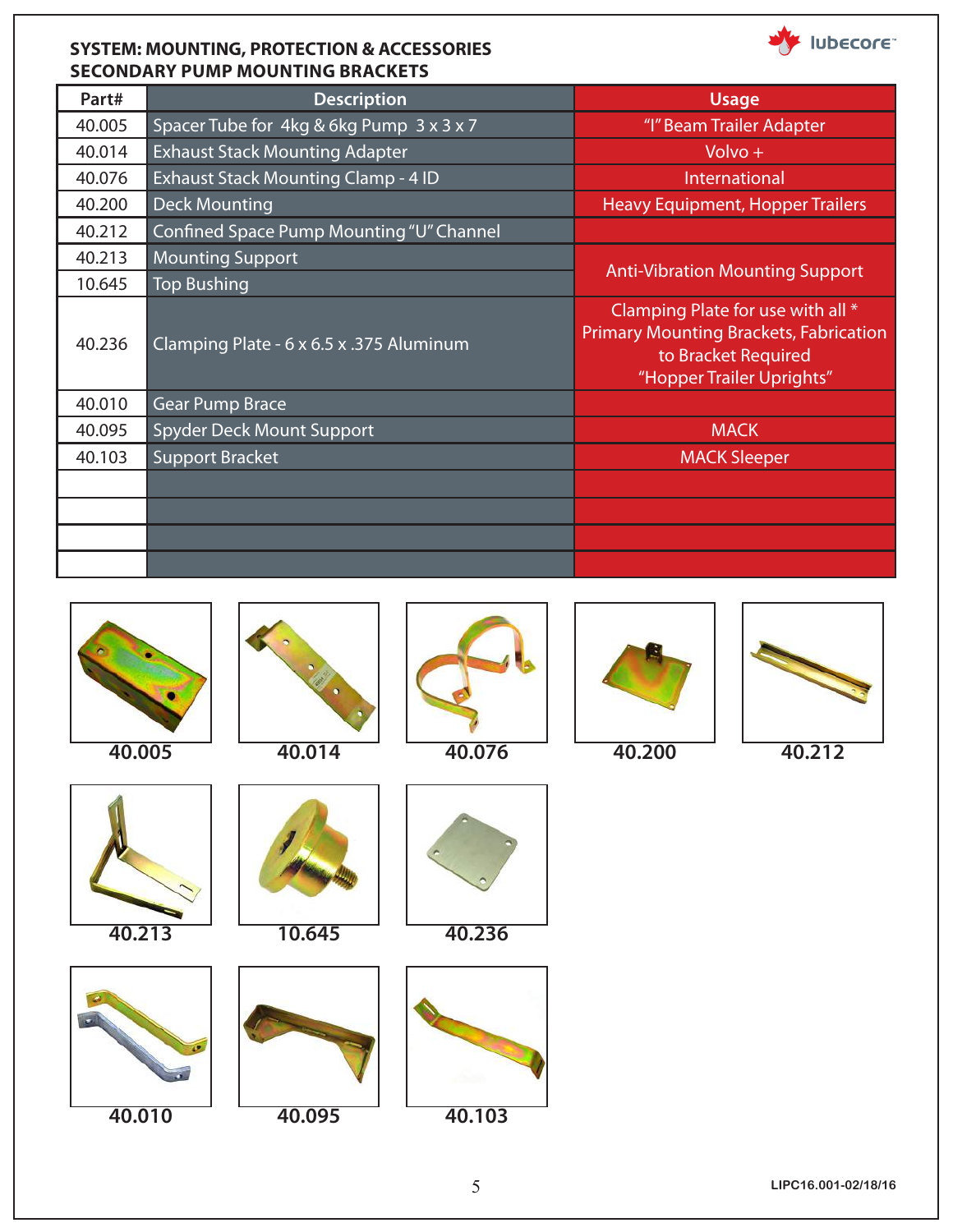#### **MOUNTING SYSTEMS: MANIFOLD, DISTRIBUTOR & LINING**



| Part#  | <b>Description</b>                                                  | <b>Usage</b>                                                                |
|--------|---------------------------------------------------------------------|-----------------------------------------------------------------------------|
| 40.016 | 8 Port Flat Bracket                                                 | <b>WALTCO Tailgate, HEIL Rapid Rail</b>                                     |
| 40.026 | 5th Wheel Angle Mounting                                            | <b>Fontaine Fifth Wheel</b><br><b>Mounted EPO Manifolds</b>                 |
| 40.058 | Off-set bracket                                                     | <b>HEIL Rapid Rail, Etc</b>                                                 |
|        |                                                                     |                                                                             |
| 40.235 | Axle Secondary Line Guide & Support                                 | Directs & Supports All Types of<br><b>Secondary Lining On Trailer Axles</b> |
|        |                                                                     |                                                                             |
| 40.203 | 6 Port Progressive Distributor Mounting Plate                       |                                                                             |
| 40.204 | 8 Port Progressive Distributor Mounting Plate                       |                                                                             |
| 40.206 | 10 Port Progressive Distributor Mounting Plate                      | Full Weld, Pocket Welled or Bolt On                                         |
| 40.208 | 12 Port Progressive Distributor Mounting Plate                      |                                                                             |
| 40.210 | 14 - 18 Port Progressive Distributor Mounting Plate                 |                                                                             |
| 40.032 | Top Plate for ALL Progressive Divider Blocks - SS                   | <b>Torque &amp; Vibration Support</b>                                       |
| 41.120 | 3/8 x 1 1/2 Flat Skt Counter Sunk 82 degree                         | Can Be Used With All Progressive<br><b>Distributor Mounting Plates</b>      |
| 40.018 | Progressive Distributor "Z" Bracket - Short                         | <b>Bolt On Progressive</b><br><b>Distributor Mount</b>                      |
| 40.023 | Progressive Distributor "Z" Bracket - Long                          | Double Progressive Distributor /<br><b>Single Low Profile Mount</b>         |
| 40.238 | Progressive Distributor Axle Mounting Plate with M6<br><b>Studs</b> | <b>Trailer Axle Progressive</b><br><b>Distributor Mount</b>                 |
|        |                                                                     |                                                                             |
| 11.504 | <b>SLD Mounting Bracket Plated Steel</b>                            |                                                                             |
| 11.515 | <b>SLD Single Block Mounting Plate 304 SS</b>                       |                                                                             |

### **EP0 MANIFOLD MOUNTING BRACKETS**





**40.016 40.026 40.058**





**40.235**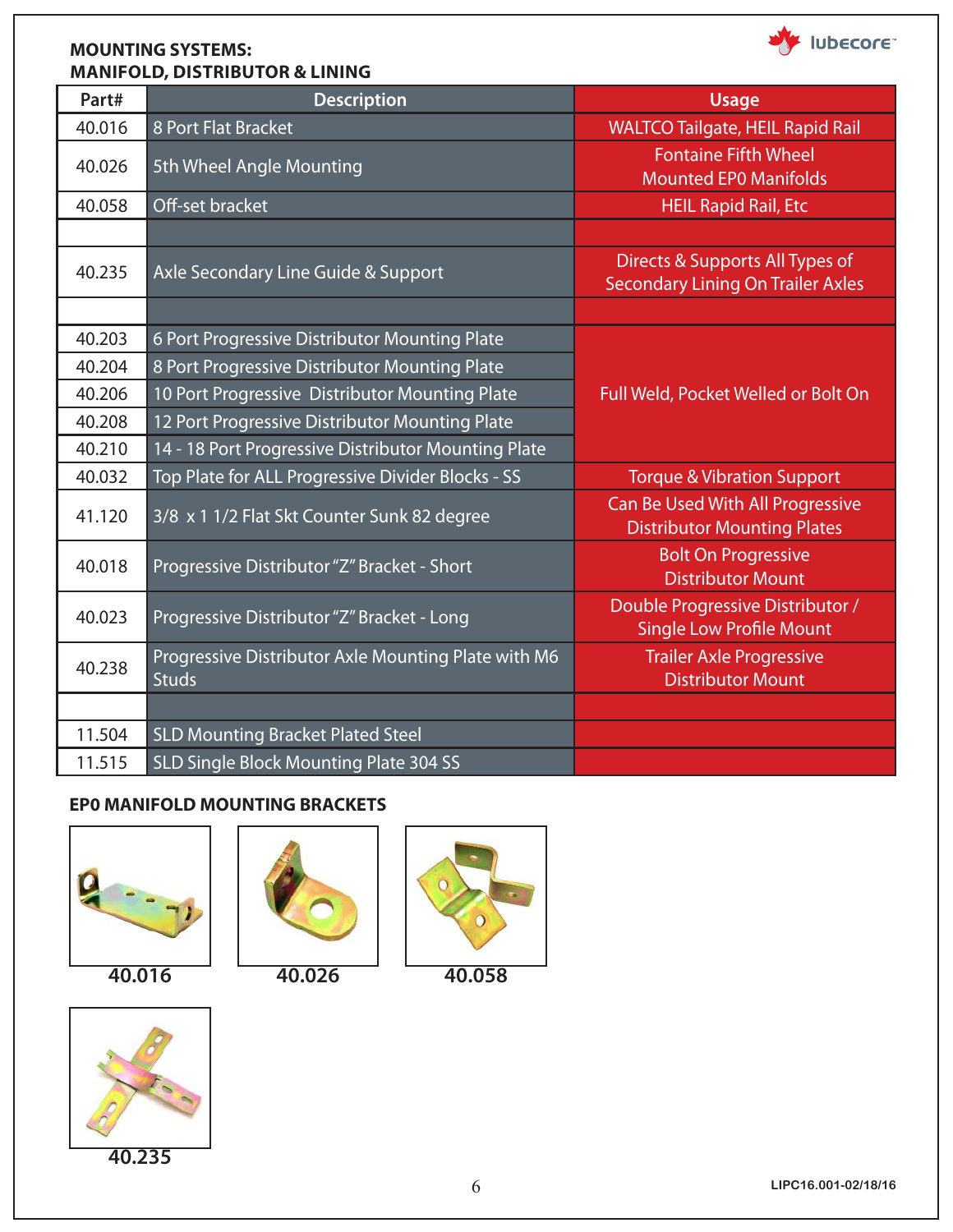

#### **SLD MOUNTING BRACKETS**



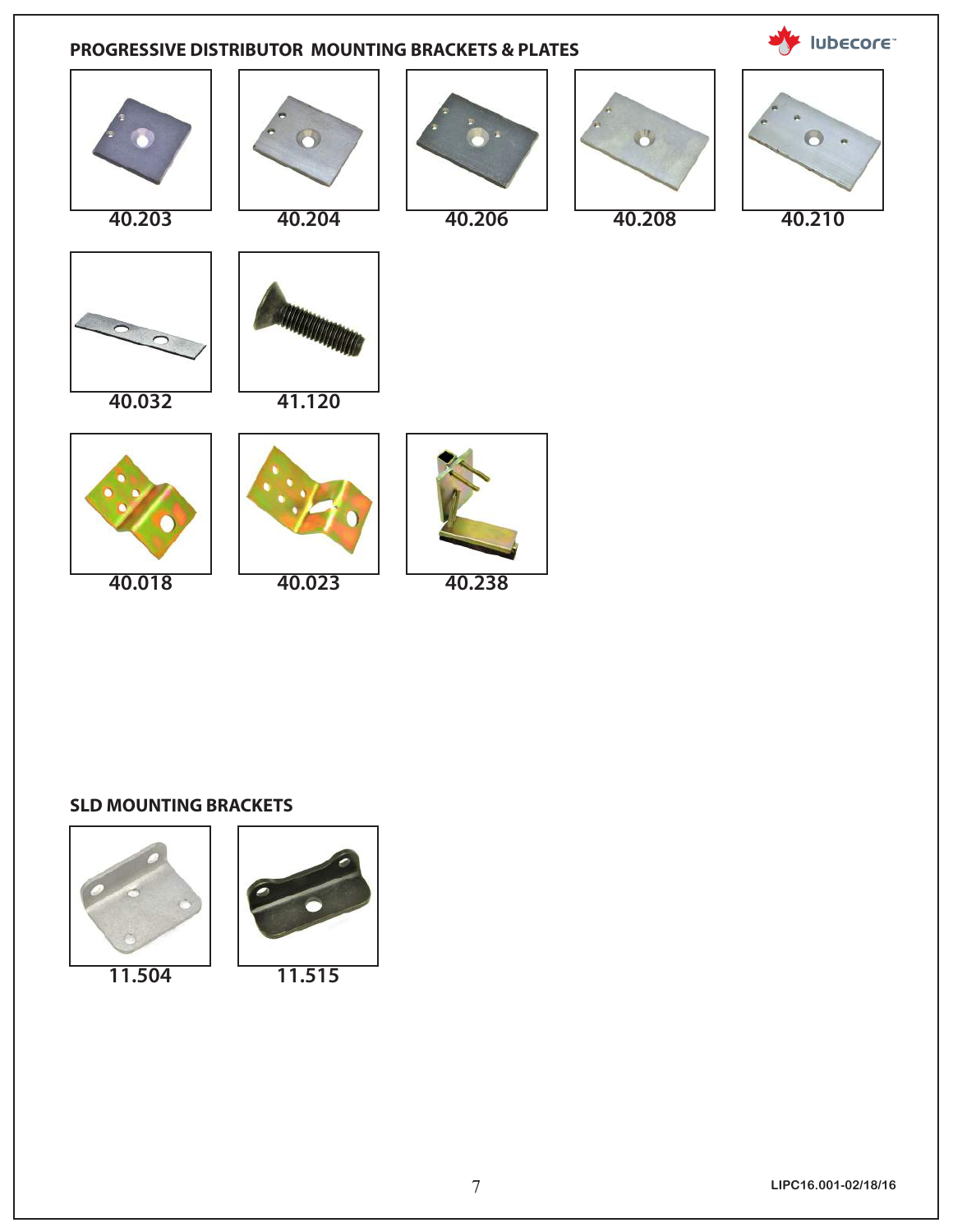

#### **SYSTEM CONTROL BRACKETS**

| Part#  | <b>Description</b>                                        | <b>Usage</b>                                            |
|--------|-----------------------------------------------------------|---------------------------------------------------------|
| 13.253 | <b>Square Base Surface Mount</b>                          |                                                         |
| 13.251 | Adjustable Knuckle Mount                                  | 12.057 - MKII Progressive<br><b>Externalized Timer</b>  |
| 13.252 | 6" Adjustable Knuckle Mount                               |                                                         |
|        |                                                           |                                                         |
| 40.042 | Mk2, HD & LCT Timer Control Mount                         | Curbsiders / Gear Pump /<br><b>HD Equipment Cabinet</b> |
| 40.116 | PLC (Programmable Logic Controller) Mounting Plate        | <b>Quint Pump</b>                                       |
|        |                                                           |                                                         |
| 40.012 | Mk2 Progressive Trailer Timer Vertical Remote Mount Short |                                                         |
| 40.022 | Mk2 Progressive Trailer Timer Vertical Remote Mount Long  |                                                         |
| 40.070 | Mk2 Progressive Trailer Timer Vertical Pump Mount         |                                                         |
|        |                                                           |                                                         |
| 40.068 | <b>Pump Mounted Divider Valve Mount</b>                   | <b>Dual System Installs</b>                             |

















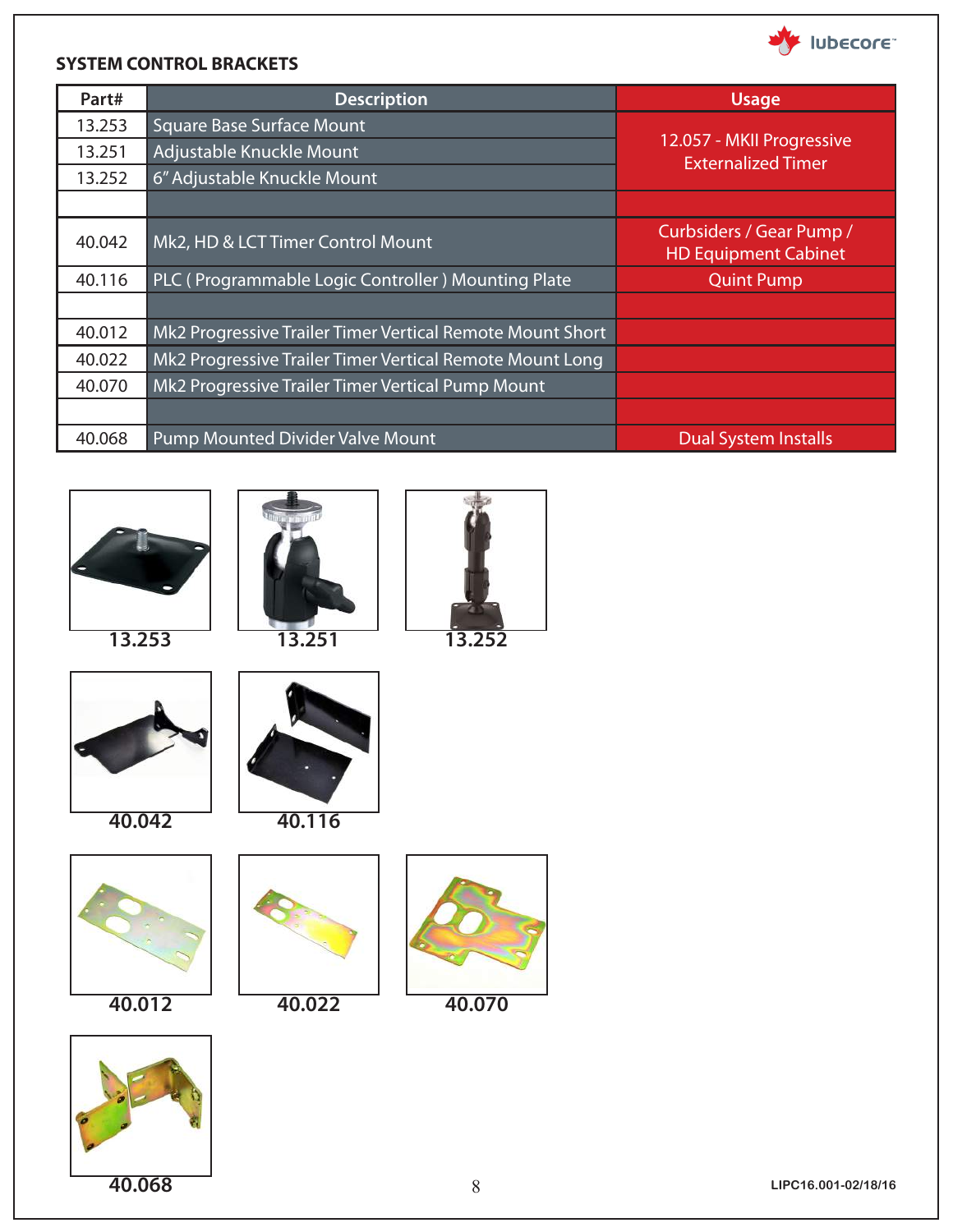

#### **PUMP, LINE, TUBING, FITTING & DISTRIBUTOR PROTECTION**

| Part#        | <b>Description</b>                                          | <b>Usage</b>                    |
|--------------|-------------------------------------------------------------|---------------------------------|
| 40.071       | Stone Deflector (40.069 - Part B)                           |                                 |
| 40.088       | Pneumatic Pump Stone Guard Mounting Flange                  | 2 Required                      |
| $\mathsf{x}$ | <b>Pneumatic Pump Stone Guard</b>                           |                                 |
|              |                                                             |                                 |
| 40.066       | <b>WALTCO Cylinder Tailgate Pin Guards LH</b>               |                                 |
| 40.067       | <b>WALTCO Cylinder Tailgate Pin Guards RH</b>               | 3 Per Tailgate Required         |
|              |                                                             |                                 |
| 40.069       | <b>Floating Pin Retainer Cap</b>                            | <b>HIAB 410SX Crane</b>         |
|              |                                                             |                                 |
| 40.024       | Weld Block 1.75 X 1.75 x .625 - 1/8 (F) BSPT x 1/8 (F) BSPT | <b>Front Loader Bucket Pins</b> |
|              |                                                             |                                 |
| 40.107       | Progressive Distributor Protection Plate                    |                                 |
|              |                                                             |                                 |
| 40.019       | Protection Ring - 2-7/8 OD X 2-3/8 ID                       |                                 |
| 40.025       | Protection Ring - 3-1/2 OD X 3-1/8 ID                       | <b>Fitting Protection</b>       |
| 40.050       | Protection Ring - 2-3/8 OD X 2 ID                           |                                 |
| 40.247       | Protection Ring, Notched at Cut                             | <b>JDI Vactor Arm</b>           |
| 40.248       | Protection Ring, Notched Opposite of Cut                    | <b>JDI Vactor Arm</b>           |
|              |                                                             |                                 |

















**40.069 40.024**



**40.019 40.025 40.050 40.247**





**40.248**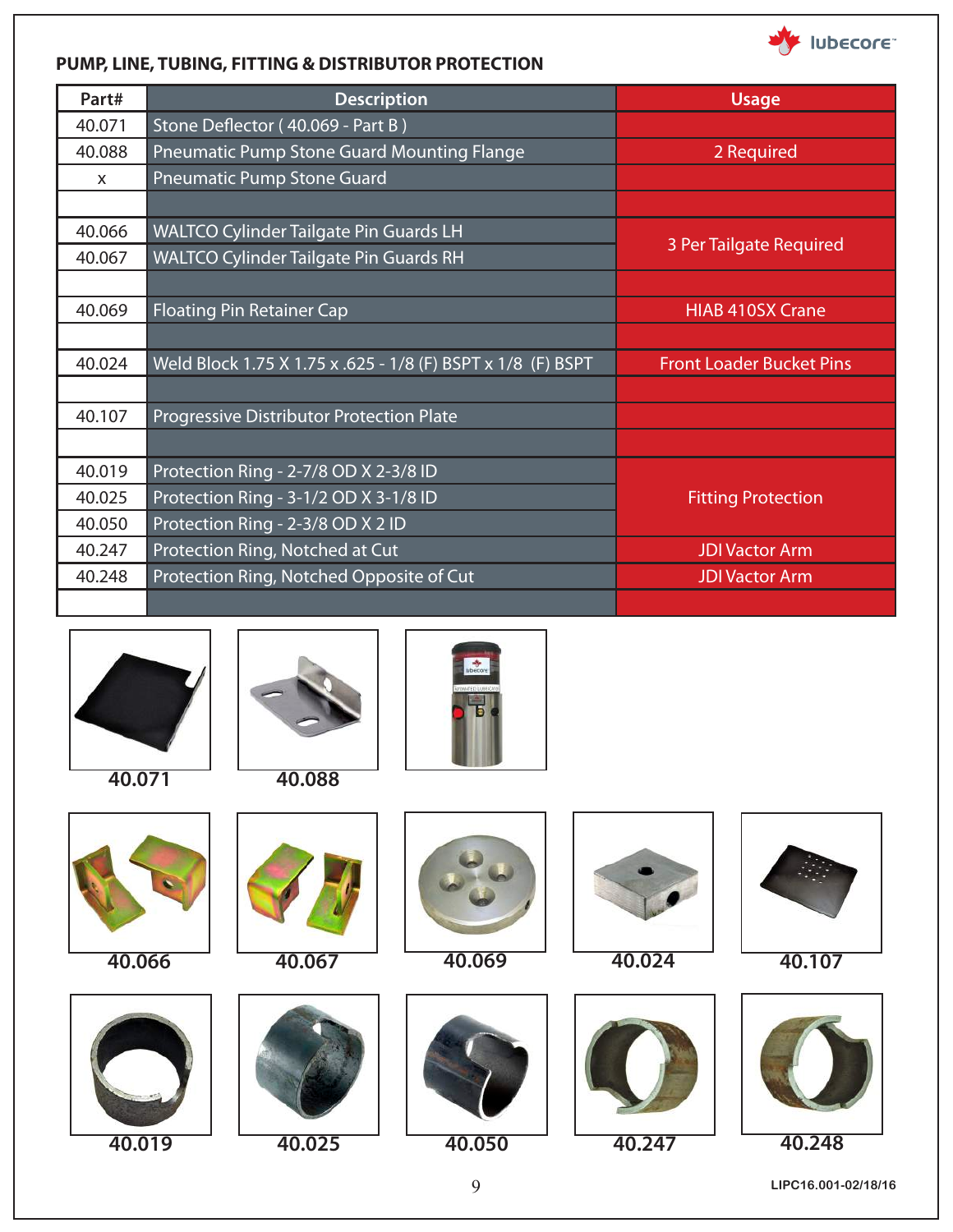

#### **SYSTEM SPACERS & SPECIALTY BRACKETS**

| Part#  | <b>Description</b>                     | <b>Usage</b>                                                    |
|--------|----------------------------------------|-----------------------------------------------------------------|
| 40.002 | <b>Spacer Tube</b>                     | All 4 & 6 Kg Mounting Brackets In<br>In Conjunction With 40.005 |
| 40.007 | <b>Spacer Tube</b>                     | 5 & 6"Trailer Axle<br><b>Manifold Mounting</b>                  |
| 40.013 | <b>Spacer Tube</b>                     | <b>Hand Filler Pump</b>                                         |
| 40.029 | <b>Spacer Tube</b>                     | 5 - 3/4" Trailer Axle<br><b>Manifold Mounting</b>               |
|        |                                        |                                                                 |
| 40.038 | 6" Clamp Collar Clamp                  | <b>HEIL Rapid Rail Paddle Hub</b>                               |
| 40.044 | Dog Bone Clamp                         | <b>Wheel Loaders</b>                                            |
| 40.057 | <b>Mainline Tee Angled</b>             | <b>HEIL Rapid Rail</b>                                          |
| 40.008 | <b>Mainline Tee</b>                    | From Trailer Body To Axle<br><b>Mounted Manifolds</b>           |
| 40.239 | <b>Mainline Extended Access</b>        | <b>Fassi 410FX Forming Crane</b>                                |
|        |                                        |                                                                 |
| 40.006 | 5" Trailer Axle Clamps (2 Required)    | Complete Kit 50.031                                             |
|        | 5.75" Trailer Axle Clamps (2 Required) | Complete Kit 50.832                                             |
| 40.017 | 6" Trailer Axle Clamps (2 Required)    | Complete Kit 50.833                                             |
|        |                                        |                                                                 |